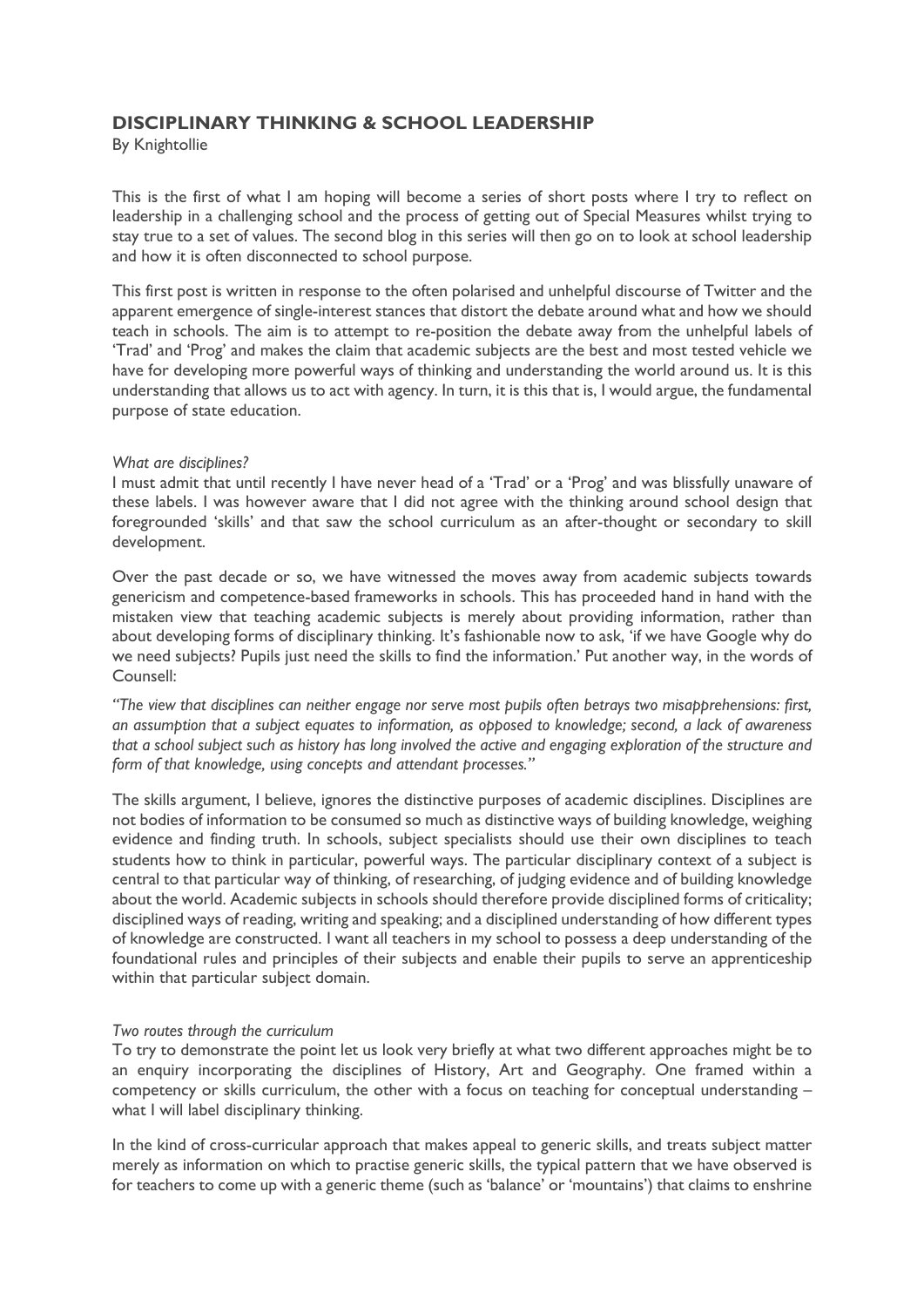a cross-curricular project but is only connected at a surface level rather than a conceptual one. Sometimes teachers simply take a content area, such as 'the Romans' or 'India', and then weave students' work purely around the content but without any sense of disciplinary goal.

Generic skills or competences are invariably invoked as the unifiers – e.g. finding or presenting information; research; team-work; reasoning; creativity – but, without any sense of purpose, the subject matter is reduced to 'information' rather than a disciplinary quest for a particular type of truth claim and a particular type of meaning. For example, a 'generic skills' approach to a cross-curricular project on the Romans might see pupils learning some surface detail and general information in the name of History, doing some map work and gathering/summarizing information on interrelationships and location in Geography and looking at Roman art or mosaics in Art, perhaps with students making their own mosaics. These elements might be linked by some general competencies, such as speaking and listening skills, research skills or reasoning skills, or creativity. Creativity might be expressed in all aspects of the work or in some final project. But how are pupils learning to think historically, geographically and aesthetically here? And how are these disciplines really being both taught well and linked together to become bigger than the sum of their parts?

Below is an alternative, and more powerful, version that leads to both deep and conceptual understandings.

Let us look at Year 7 and the Roman Empire. Firstly we need to decide on the disciplinary or conceptual focus – in this instance we could look at the concept of change; a focus on how far life changed and for what groups. We need to then connect the different subjects through the deeper understanding they can give to the concept students are developing an understanding of and also help students to see that the concept takes on different meanings as it crosses disciplinary thresholds. To do this we need to frame the learning as a 'Fertile Question': a problem to be solved. A way of achieving this could be to look at Leptis Magna in Libya as an expression of Roman thought and power – the way the Romans used art and the built environment as an expression of imperial greatness and higher culture as a way of controlling their empire.

The question might be something like '*Did the Roman Empire improve people's lives*?' In History we would look at the psychology of the art as an expression of power and an attempt at realizing hegemony, the changes that took place as the Romans entered (modern-day) Libya and the impact this had on different groups, interrogating the source material we find to say how people at the time might have experienced the change and reconstructing these experiences based on what the evidence does and does not tell us – a key difference from using 'research skills to access information'. In Art we would study how the Romans used art to express their wealth and power, their use of depth and perspective to create meaning and as a way of displaying their cultural superiority and attempting to transpose their cultural practices onto another people through their art; in Geography we would look at change – *how did different people experience the empire* (directly or indirectly) and how did they communicate this experience? *What has the nature, rate and extent of change been like? How might it be different in the future* (prediction)? This would then culminate in a performance of understanding that would require students to use their deepening knowledge of the concept of change to either criticize or create something new that answers the Fertile Question.

It is clear to see that whilst both these examples nominally look at the same 'content area' one remains inert and simply provides surface information with little deep learning whilst the other seeks to induct students into an 'apprenticeship in thinking' through looking at the same event through different disciplinary lenses.

Following on from some extremely useful feedback on the example above I wanted to add in a brief explanatory note. Whilst the example above is a cross-curricular or cross-conceptual example; this is because I was trying to find the most efficient vehicle for demonstrating what disciplinary thinking means across multiple domains or subjects. As Dylan Wiliam has pointed out, the outcome from the fertile question must be authentic to that particular domain. In the words of Dylan, "students engaging